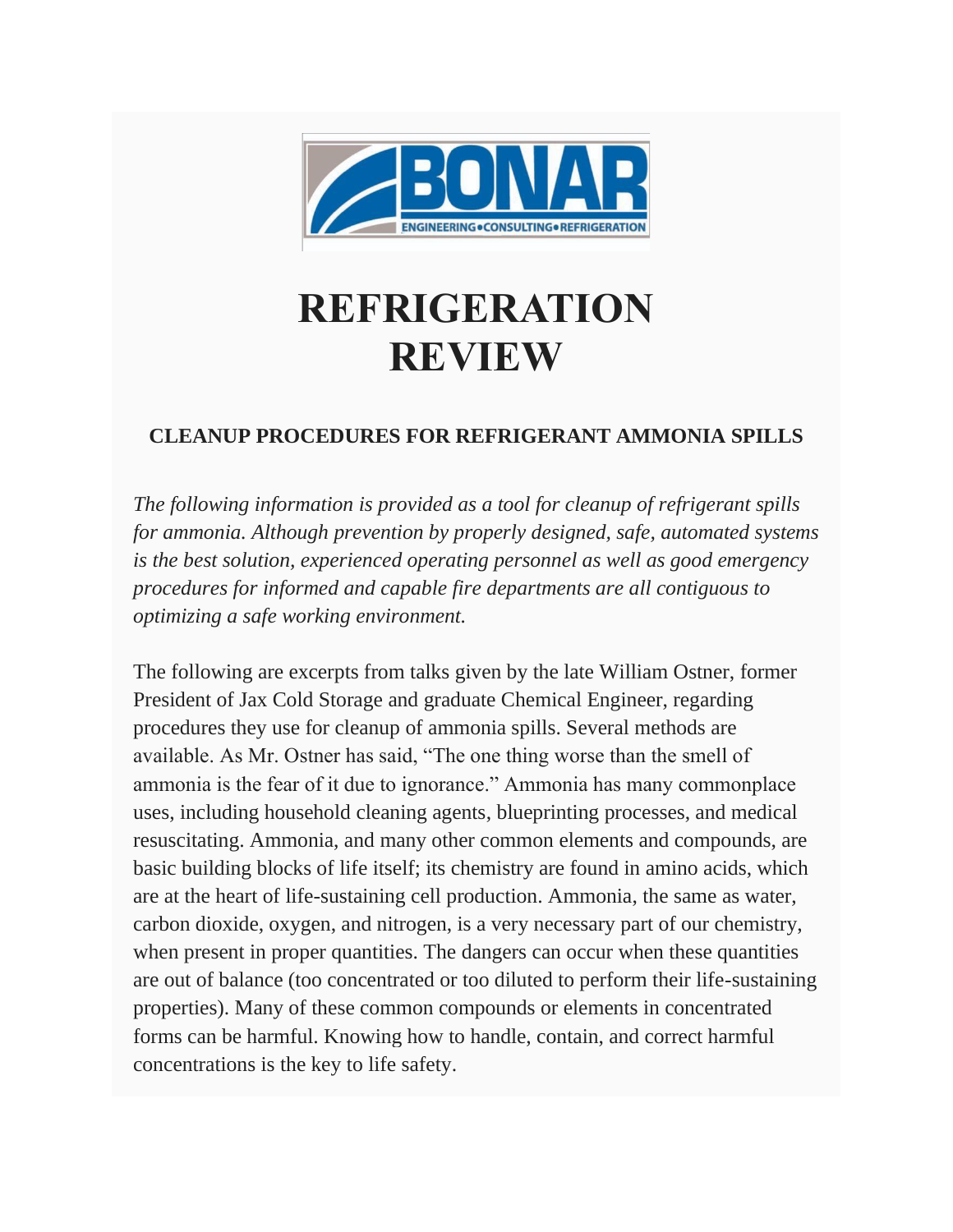Ammonia is used in a concentrated form in closed refrigeration systems. Occasionally, leaks will occur, and depending upon the size of the leak, operators of these systems should be familiar with corrective measures. If the leak is sizeable, more extensive corrective measures may be necessary. The following discussion concerns the primary methods used for cleaning up after ammonia spills or leaks. These are:

- 1. Ventilation, using outside air
- 2. Absorption, using the absorbing ability of water to pick up the ammonia
- 3. Neutralizing, using an acid in some form to neutralize "basic" ammonia (combine it chemically to form harmless precipitates)
- 4. Reducing ammonia to another chemical form

## **PART 1 – Ventilation**

If we could rapidly replace the ammonia vapors with cold fresh air, our problem would be solved. This is not as easy as it might sound. Let us take a hypothetical case involving a million cubic foot warehouse containing the normal amount of product and assume that the spill is of such magnitude as to fill the air space with ammonia gas. Assuming that stored product occupies half the air space, we would have 500,000 cubic feet of ammonia vapor.

From tables of saturated ammonia, at 0 psig, one cubic foot of ammonia weighs .05555 lbs. So, 500,000 cubic feet would weigh 27,775 lbs. A ¾ HP exhaust fan at .1" static pressure, delivers 11,000 cubic feet per minute. In 45 minutes and 100% efficiency, the fan could replace the air in the room one time, or reduce the 27,775 lbs. by half. In  $1\frac{1}{2}$  hours, there would be  $\frac{1}{4}$  of the original ammonia, or 6,944 lbs. remaining. In six hours, we might reduce this to less than 100 lbs. With  $0^{\circ}$  ambient air, we could continue this delusion process until all detectable ammonia trapped in crevices is removed, however, in the summer we would have injected 6 million cubic feet of warm air into the room. Rising room temperature conditions would limit the quantity of air. In addition to the temperature of the product, we must remember that at very low temperatures ammonia vapor is not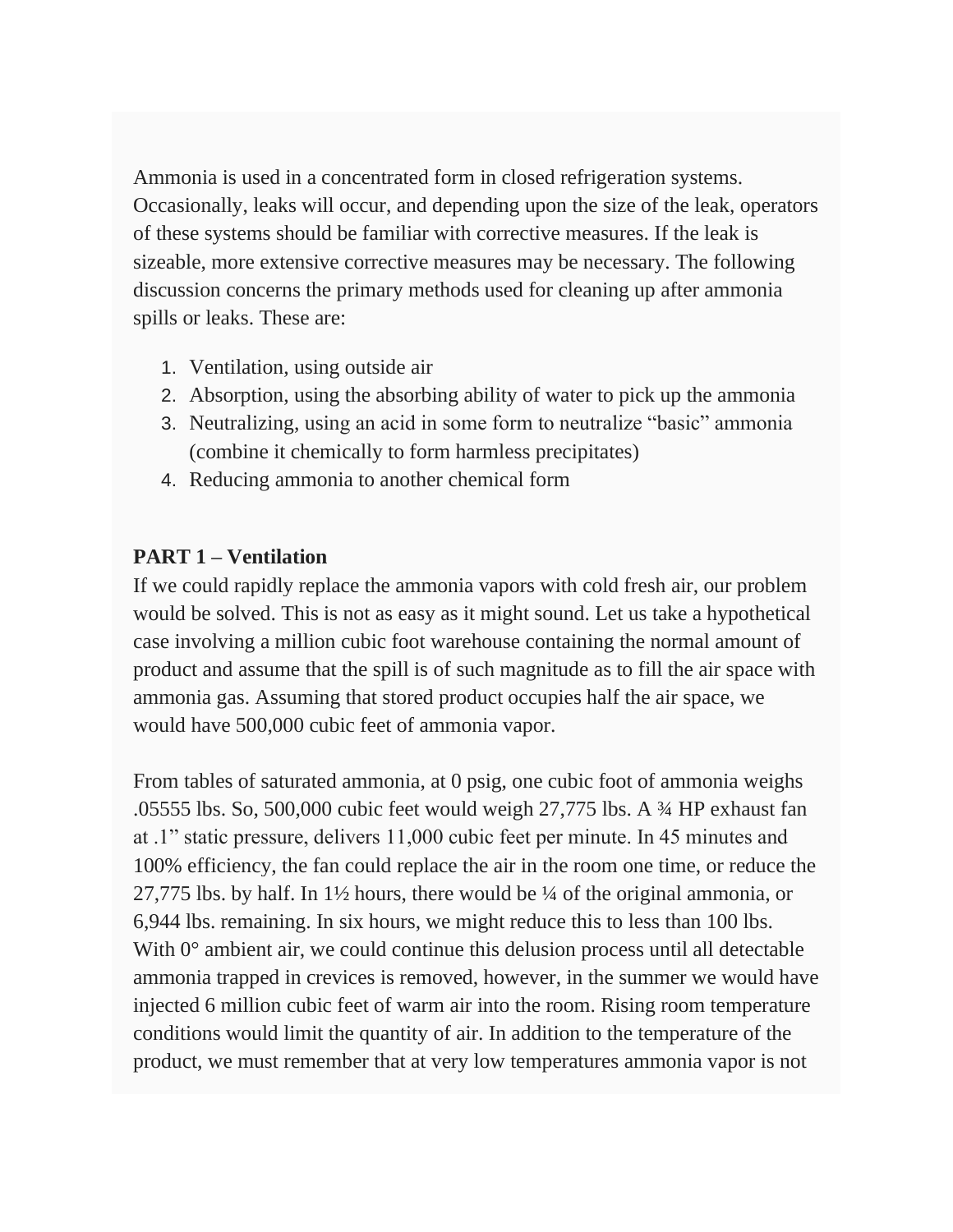as damaging to product as at higher temperatures. If warm humid air is allowed to condense on cold product, the water would then absorb ammonia which would retard its removal. A standard must be set as to how high this temperature can be allowed to go. Some degree of ventilation is a must, but let us consider the second method.

## **PART 2 – Absorption**

Cold water and ammonia have a high affinity for each other. As a rule of thumb, we say that one cubic food of water can absorb 1300 cubic feet of ammonia gas. Using our hypothetical room with an atmosphere containing 500,000 cubic feet of ammonia gas, it would be necessary to bring into the room:  $500,000 \div 1300$ , or 385 cubic feet of water, or about 12 tons of water. This water would have to be drained off to the outside. If the room was equipped with water defrost equipment, the refrigeration and fans could be turned off and the water allowed to run at intermittent intervals, as long as temperatures would permit. Some freezers use large water defrost air units, which are an ideal way to remove ammonia vapor by running the fans.

Let us see what could happen if we set an upper temperature tolerance of  $0^{\circ}$ F using tables on properties of air mixed with saturated water vapor. At 0°F we have .00078 lbs. of water for each lb. of air, and each lb. of air occupies 11.59 cubic feet. It follows then, that  $(500,000 \text{ cubic feet x} \cdot .00078)/11.59 = 34 \text{ pounds}$ of water in our room.

The introduction of water vapor into our room in excess of 34 lbs. would only result in frost forming on the walls, ceiling, product, and the coils. Extrapolating for  $-8^{\circ}$ F, the amount of water vapor in the room at  $-8^{\circ}$ ,  $+34^{\circ}$ ,  $+90^{\circ}$  is shown in Exhibit C.

It should be obvious from the above that steam injection would be the ideal, except for our temperature standards. For short periods of time, at intervals, it is acceptable. The reaction of water and ammonia results in the formation of weak alkali ammonium hydroxide. (See Formula 1, Exhibit C.) This product is similar to household ammonia and should be removed. The absorption method has its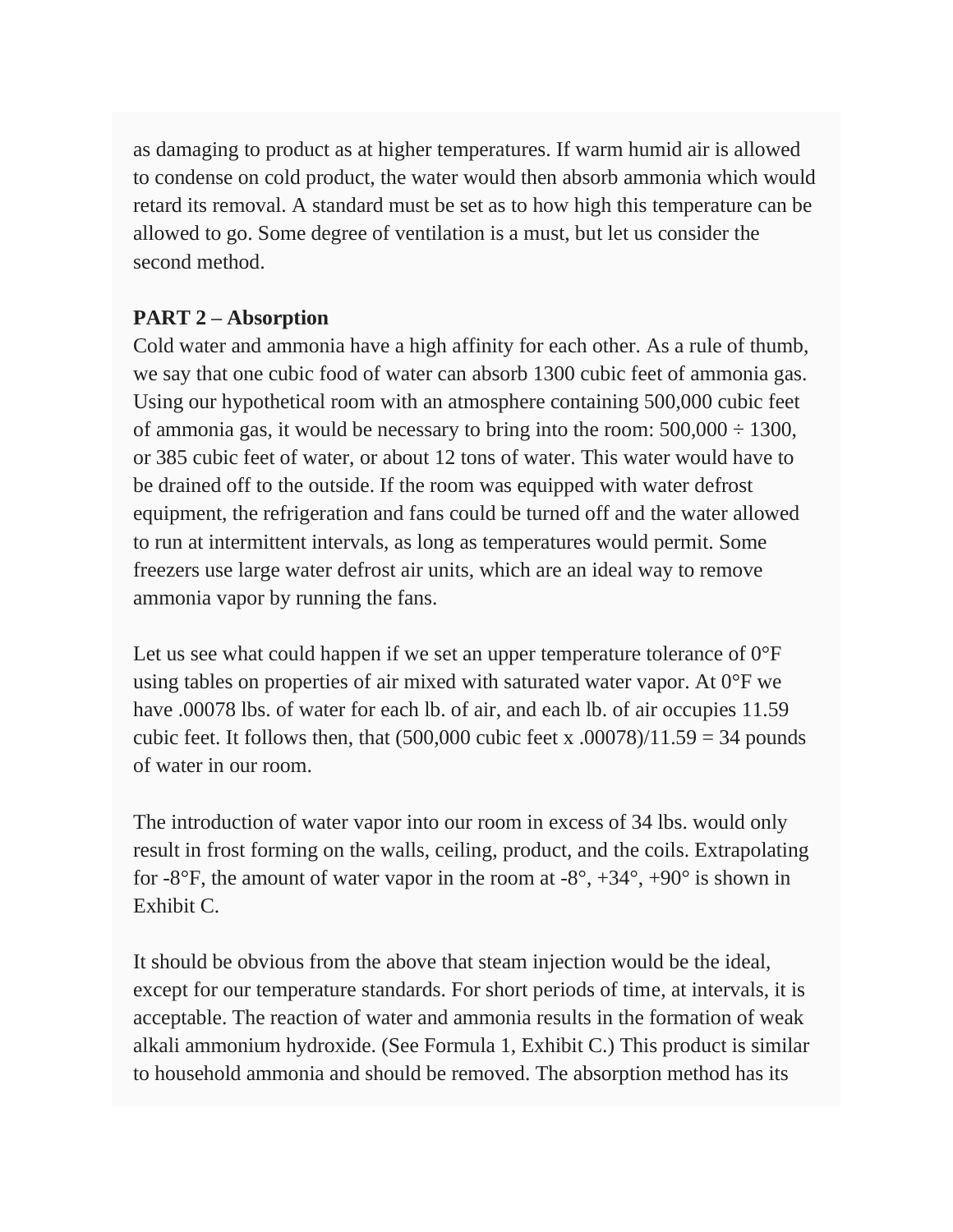good points, but let us continue to look at the third method.

## **PART 3 – Neutralize the Ammonia with an Acid**

Ammonia can be neutralized by strong or weak acids. See Equations 2, 3, 4, and 5, shown in Exhibit C.

Both sulfuric acid and muriatic acid (hydrochloric acid) are strong acids, and therefore are good reagents to neutralize ammonia. Years ago, I had a warehouse operator call me in a panic because he had sprayed liquid ammonia on top of product in a blast freezer, and he wondered what he could do. I suggested he put pans of muriatic acid out, leave the fans running, and it should help neutralize the ammonia. He called back the next morning excited. "Hank, it removed all the ammonia fumes!" I asked how many pans of muriatic acid he put out, and he said 30! So, it does work, but since both muriatic acid and sulfuric acid are both dangerous to handle and care should be taken to use PPE when necessary.

## **PART 4 – Reducing Ammonia to Another Chemical Form**

Carbon dioxide gas  $(CO_2)$ , can be used directly to react with ammonia (NH<sub>3</sub>). This can be accomplished by simply releasing carbon dioxide into the air, making sure there is enough moisture available. In the presence of water vapor, CO<sup>2</sup> will combine with ammonia gas to form ammonia carbonate, which is a white powder. This is often the most expedient way to void a mild ammonia leak, but it requires follow up because now you have to sweep up the powdered ammonia carbonate and take it outside the cold room. Once the ammonia carbonate is warmed up outside the cold room, it will break down into ammonia and CO2, so you need to be aware of where you discard the white powder.

One of the most expedient ways to get  $CO<sub>2</sub>$  into a room is with a  $CO<sub>2</sub>$  fire extinguisher. For large leaks you can order in truck loads or cylinders, but you need to be aware of the CO<sub>2</sub> percentages in the air and follow the OSHA guidelines.

As we have seen from Equation 5, for each 34 lbs. of ammonia, we will need 36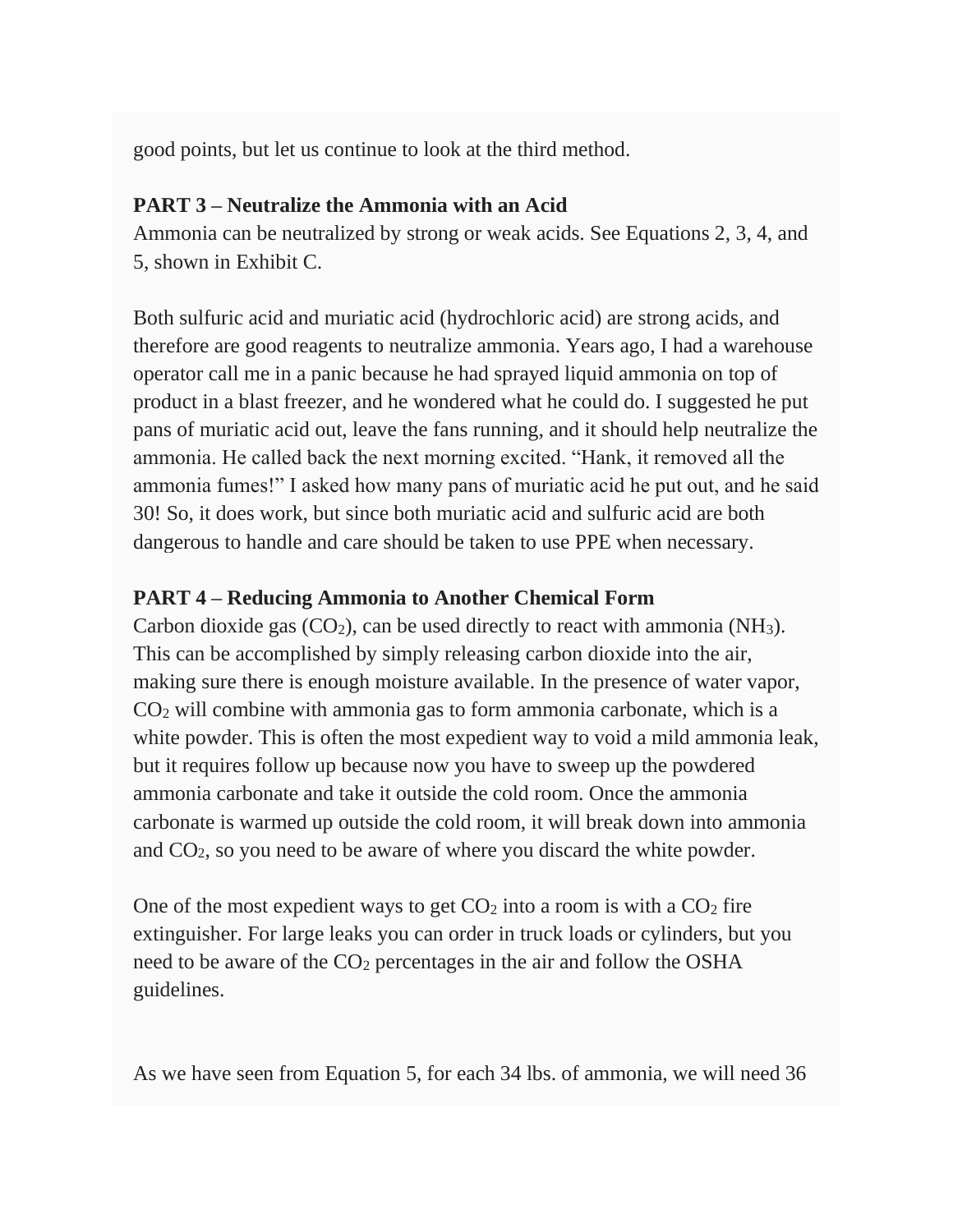lbs. of water and 44 lbs. of carbon dioxide. As previously mentioned, this is a very weak bonded compound, and when warmed up to ambient conditions will break down to its original form,  $NH_3$ ,  $CO_2$ , and  $H_2O$ .

Let us examine a typic spill using the assumptions above and begin the clean up operation. Our first consideration, of course, is to verify that the leak has been fixed and that **refrigeration is operating**. Ventilation should continue. Carbon dioxide should be introduced. This can be done by placing one or more drums of CO<sup>2</sup> in the doorway with the valve partially open and directed into the room. Care should be used to not open the valve fully, as this will cause a "jet" stream at the nozzle and could knock the cylinder over. A gas mask is not needed for this operation. It is in reality a hindrance at this time. Some ventilation should be maintained to assure oxygen is available to breathe. The room should be continuously checked for oxygen content when  $CO<sub>2</sub>$  is being injected. Be mindful that moisture (water vapor) needs to be added by spraying some into the room or by opening a door occasionally to let in warm moist air.

A second drum can be brought in a little further into the room to continue the injection of CO2. Please note that we are now using two of the four methods, namely Ventilation and Neutralization. Remember, however, that neutralization will not occur unless there is sufficient moisture.

In review from our calculations above: at -8°, 500,000 cubic feet x .0039  $\div$  11.38 = 17 lbs. of moisture at  $+34^{\circ}$ , 500,000 cubic feet x .0041  $\div$  12.4 = 165 lbs. at +90 $^{\circ}$ , 500,000 cubic feet x .0319  $\div$  13.86 = 1150 lbs.

As long as the temperature of the room allows us to do so, we will bring in warm moist outside air for our reaction to be complete, otherwise we must use another means such as a water hose with a fine spray or even wet sacks. A separate device, with spray headers, fan and water drain could be used, or existing air units (particularly if water defrost) with a water hose spray could be used. **NOTE**: Should shortness of breath be noted, it indicates a temporary excess of CO2, or there may not be enough moisture present, or that the ammonia has been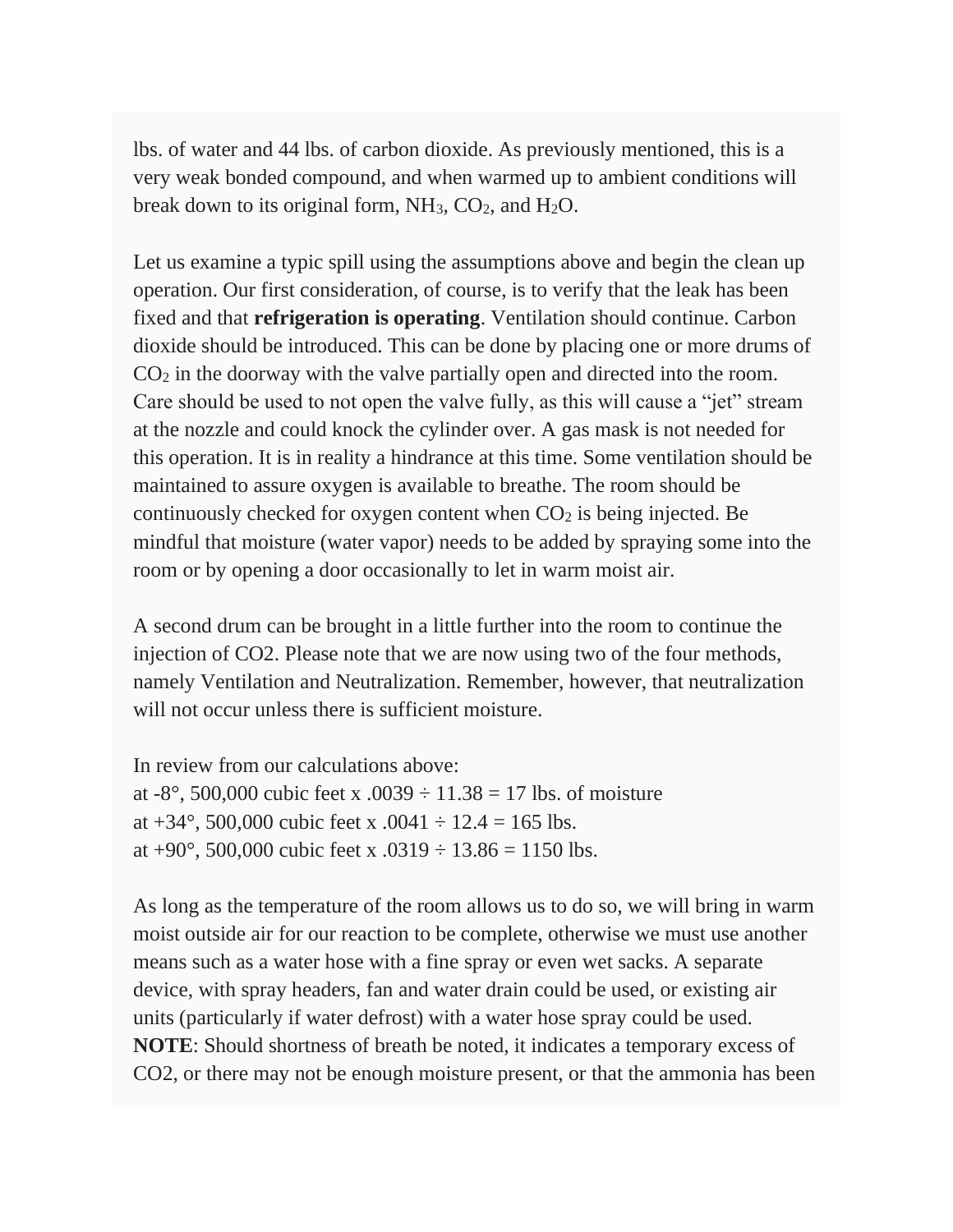neutralized. The latter is not likely to be the case since the ammonia has a habit of lingering in unventilated places. As the neutralization proceeds, the daily amount of carbon dioxide can be reduced until it is no longer needed.

#### **EXHIBIT "C"**

Calculations for moisture in a room at:  $-8^{\circ}$ F (500,000 x .00039)  $\div$ 11.38 = 17.1 lbs.  $+34^{\circ}$ F (500,000 x .0041)  $\div$  12.44 = 164.8 lbs.  $+90^{\circ}$ F (500,000 x .0319)  $\div$  13.86 = 1150 lbs. **EQUATIONS**

1. (18)  $H_2O + (157) NH_3 \rightarrow (35) NH_4OH$ 

2. (98)  $H_2SO_4 + (34) 2NH_3 \rightarrow (132) (NH_4)_2SO_4$ 

3. (35) HCl + (17) NH<sub>3</sub>  $\rightarrow$  (53) NH<sub>4</sub>Cl

4. (62)  $H_2CO_3 + (17) NH_3 \rightarrow (79) NH_4HCO_3$ 

5. (36)  $2H_2O + (44) CO_2 + (34) 2NH_3 \rightarrow (114) (NH_4)_2CO_3*H_2O$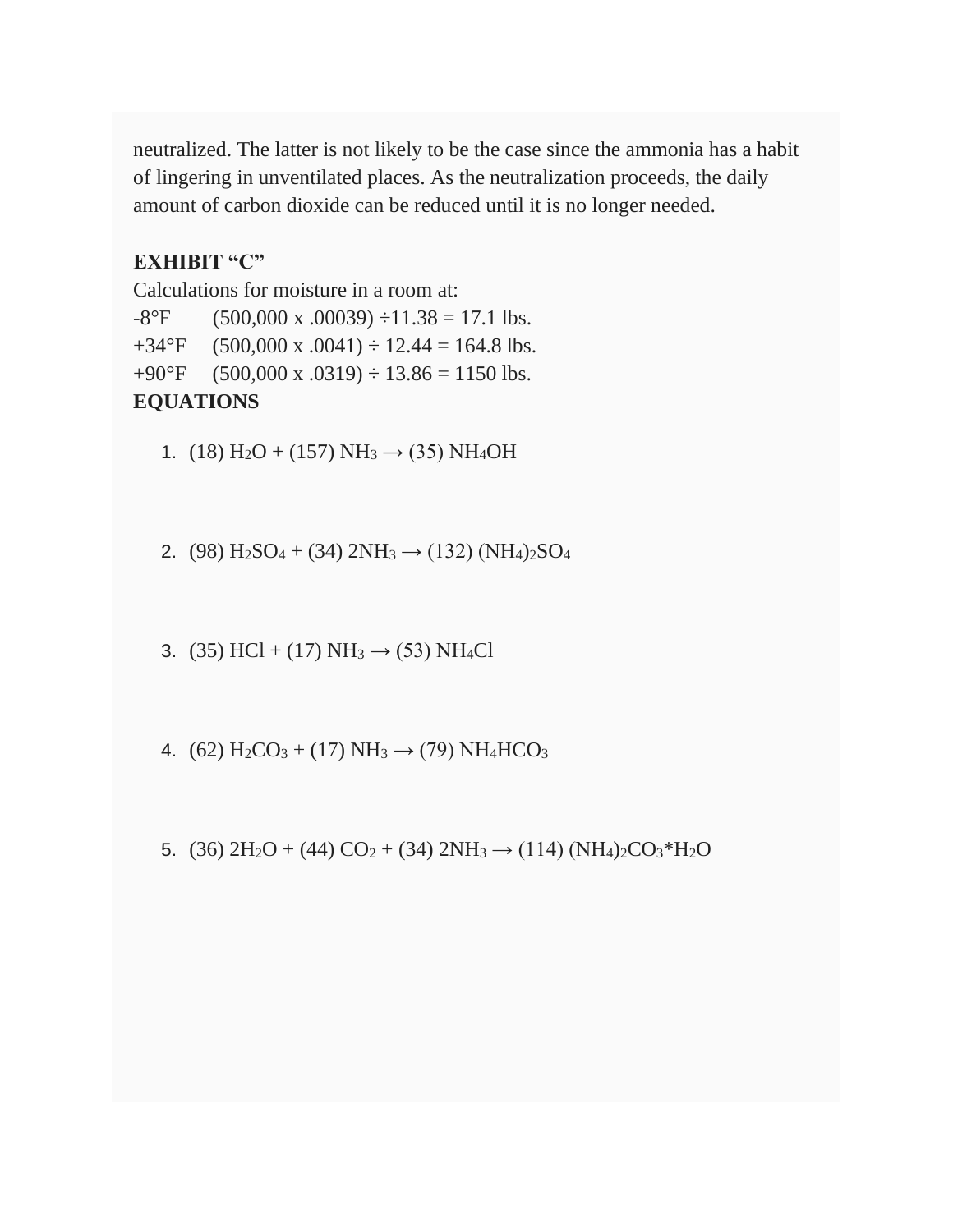#### **EXHIBIT "D"**

|                                |                                             | <b>MOLECULAR</b> |
|--------------------------------|---------------------------------------------|------------------|
| <b>NAME</b>                    | <b>SYMBOL</b>                               | <b>WEIGHT</b>    |
| Acetic Acid                    | CH <sub>3</sub> COOH                        | 60               |
| Ammonia                        | NH <sub>3</sub>                             | 17               |
| Water                          | H <sub>2</sub> O                            | 18               |
| Carbon Dioxide                 | CO <sub>2</sub>                             | 44               |
| <b>Ammonium Carbonate</b>      | $(NH_4)_2CO_3*H_2O$                         | 114              |
| <b>Ammonium Acid Carbonate</b> | $NH_4HCO_3$                                 | 79               |
| Ammonium Sesqui-Carbonate      | $(NH_4)_{4}H_2(CO_3)_{3}$ *H <sub>2</sub> O | 272              |
| Hydrochloric (Muriatic) Acid   | HC <sub>1</sub>                             | 36               |
| Sulfuric Acid                  | H <sub>2</sub> SO <sub>4</sub>              | 98               |
| Sal Ammoniac                   | NH <sub>4</sub> Cl                          | 53               |
| Sulfur                         | S                                           | 32               |
| <b>Ammonium Sulfate</b>        | $(NH_4)_2SO_4$                              | 132              |
| <b>Ammonium Bisulfate</b>      | NH <sub>4</sub> HSO <sub>4</sub>            | 115              |
| Ammonium Mono Sulfite          | $(NH_4)_2S$                                 | 68               |
| <b>Ammonium Sulfite</b>        | $(NH_4)_2SO_2*H_2O$                         | 118              |
| Ammonium Hy-dioxide            | NH <sub>4</sub> OH                          | 35               |

#### **AMMONIA LEAK PLAN OF ACTION**

On discovery of an ammonia leak in a storage room, the liquid and hot gas lines feeding this room should be turned off (later the suction may need to be turned off if the leak persists). At first, this may be the valve on the manifold in the machinery room, but the valve closest to the leak is the most important one to close. When this one is off, others should be turned back on. The "king" valve (main liquid valve from the receiver) will not be turned off except for necessary work in the machinery room itself, and when all the compressors are turned off. In some old plants, "King" valves fed high pressure liquid directly to the entire system's air units. In modern plants today, they would normally feed the recirculating vessel, which pumps liquid to the air units. Also, liquid is used to cool compressors which may need to operate to help evacuate residual liquid where the leak occurred.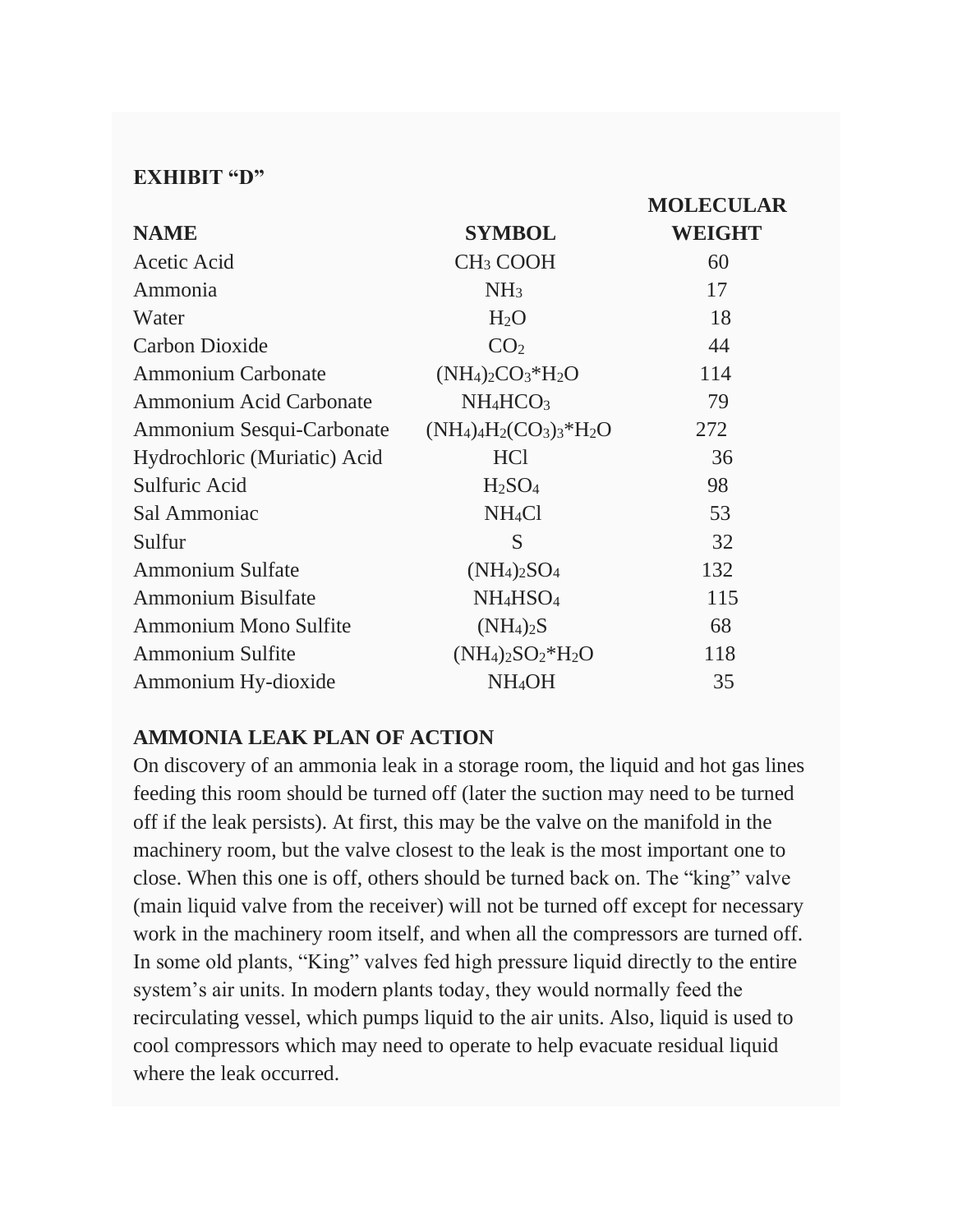The suction line to the room should be inspected to determine if a valve should be closed to isolate the affected area. An inspection must be made to determine if a vacuum (suction pressure) needs to be maintained to remove ammonia. The leak should be repaired ASAP in order that refrigeration may be restored. Sulfur dioxide and ozone are alternative neutralizing agents that should not be considered under any condition for removing ammonia. Where water defrost units are the means of refrigeration, then they will also be used as an absorbing means by having the water run over the coils.

## **CHECKLIST OF "DOs AND DON'Ts"**

- **DO** use any of the methods mentioned.
- **DO** allow temperatures to climb to the upper tolerance limit.
- **DO** provide circulation within the room.
- **DO** know where there is a supply of carbon dioxide.
- **DO** learn what to do and do it without fear.
- **DO** practice and plan so that prompt action takes place.
- **DO** make safety first, not last.

**DO** use proper breathing apparatus. (Canister type masks should be replaced with SCBA equipment.)

- **DO** have a plan of action in case of an ammonia spill.
- **DO** train your fire department.
- **DO** monitor oxygen and CO<sub>2</sub> levels when injecting CO<sub>2</sub> gas.
- **DON'T** forget the water needed for neutralization to complete the

CO2/NH<sup>3</sup> method discussed in Part 4.

**DON'T** put an open flame or electrical arc in a room heavily laden with refrigerant.

Click [HERE](https://www.bonareng.com/wp-content/uploads/2020/06/REFRIGERATION-SYSTEM-SAFETY-CHECKLIST-scaled.jpg) to download a Refrigeration System Safety Checklist you can use to assist you in operating your plant.

## **NOTES**

There are numerous regulator requirements affecting life safety as well as environmental impact by Federal, State and Local regulatory agencies. These include the following: